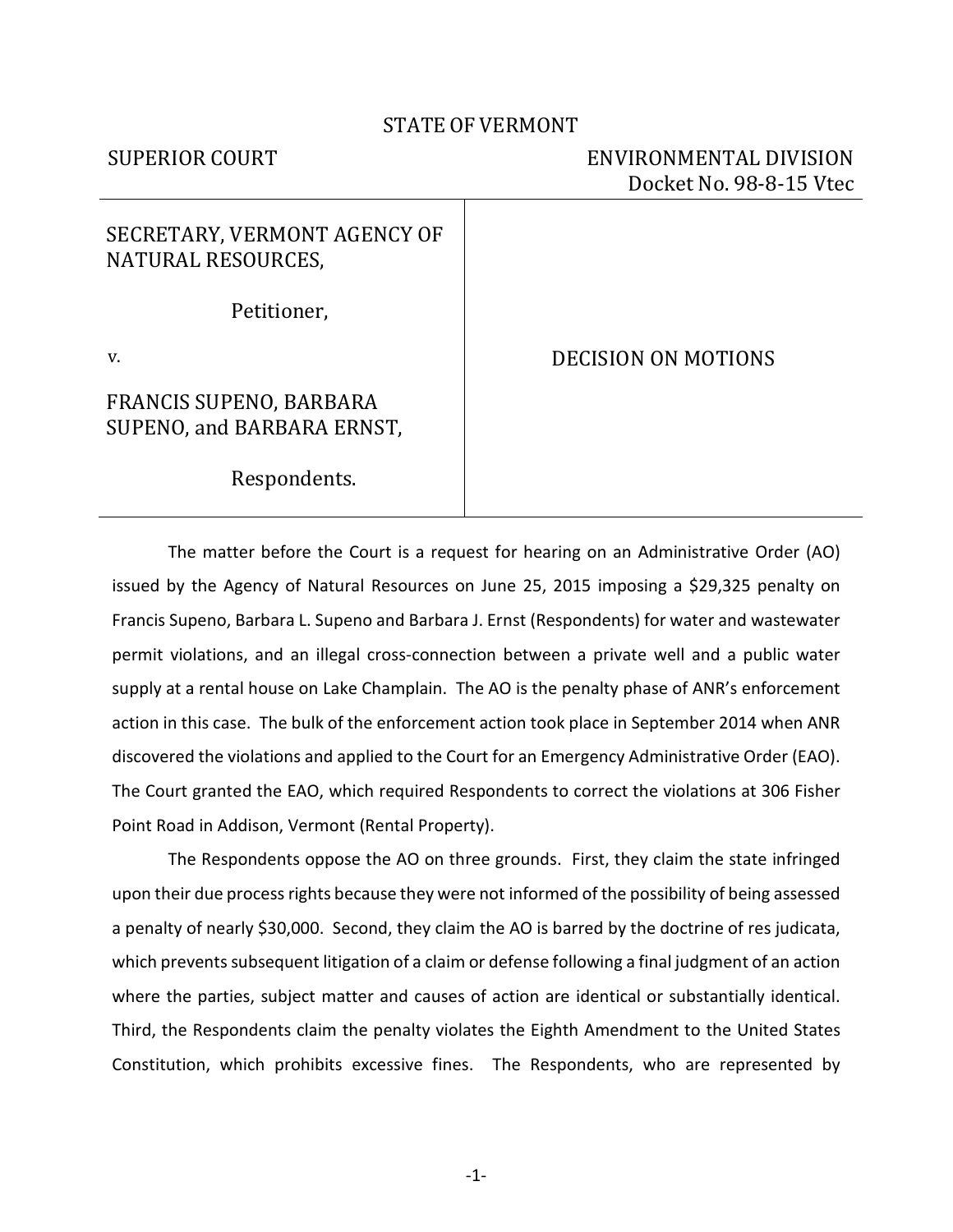Attorney David Bond, filed a motion for summary judgment, asking the Court to deny ANR's penalty claim and dismiss the matter.

ANR, which is represented by Attorney John Zaikowski, filed a cross motion for summary judgment. ANR argues that the liability for the violations has already been found and is not in dispute, and the penalty is reasonable.

Both motions are **DENIED** for reasons explained below.

#### **Factual Background**

 Solely for the purposes of deciding the pending motions for summary judgment, we recite the following facts. We understand these facts to be undisputed unless otherwise noted.

1. Respondents Francis J. Supeno and Barbara L. Supeno own property at 306 Fisher Point Road in Addison, Vermont. They operate a rental house, along with Barbara J. Ernst.

2. Respondents Barbara L. Supeno and Barbara J. Ernst own and reside on the adjacent property at 330 Fisher Point Road in Addison, Vermont.

3. On September 18, 2014, the ANR Secretary applied to this Court for an EAO pursuant to the provisions of 10 V.S.A. § 1973(a)(6), 10 V.S.A. § 8009(a)(3), and V.R.E.C.P. 4(c). That same day, the Court conducted an initial hearing on the application and issued the EAO in docket no. 142-9-14 Vtec.

4. ANR cited several violations in its EAO.

5. Respondents failed to obtain a permit before modifying the rental home to add a second bedroom in the basement, increasing the design flow of the building to an amount that is approximately double the design capacity of the wastewater system authorized in the wastewater system and potable water supply permit in violation of 10 V.S.A. § 1973(a)(6) and Wastewater System and Potable Water Supply Permit #WW-9-1411, Condition 3.6.

6. Respondents spliced into the water supply line from Tri-Town Water, a public water system that serves 306 Fisher Point Road, and connected it to the Rental Property. The Rental Property also had a permitted drilled well. An unapproved cross-connection allowed Respondents to switch between the two water sources. Respondents failed to obtain a permit before making a new or modified connection to a new or existing potable water supply in

-2-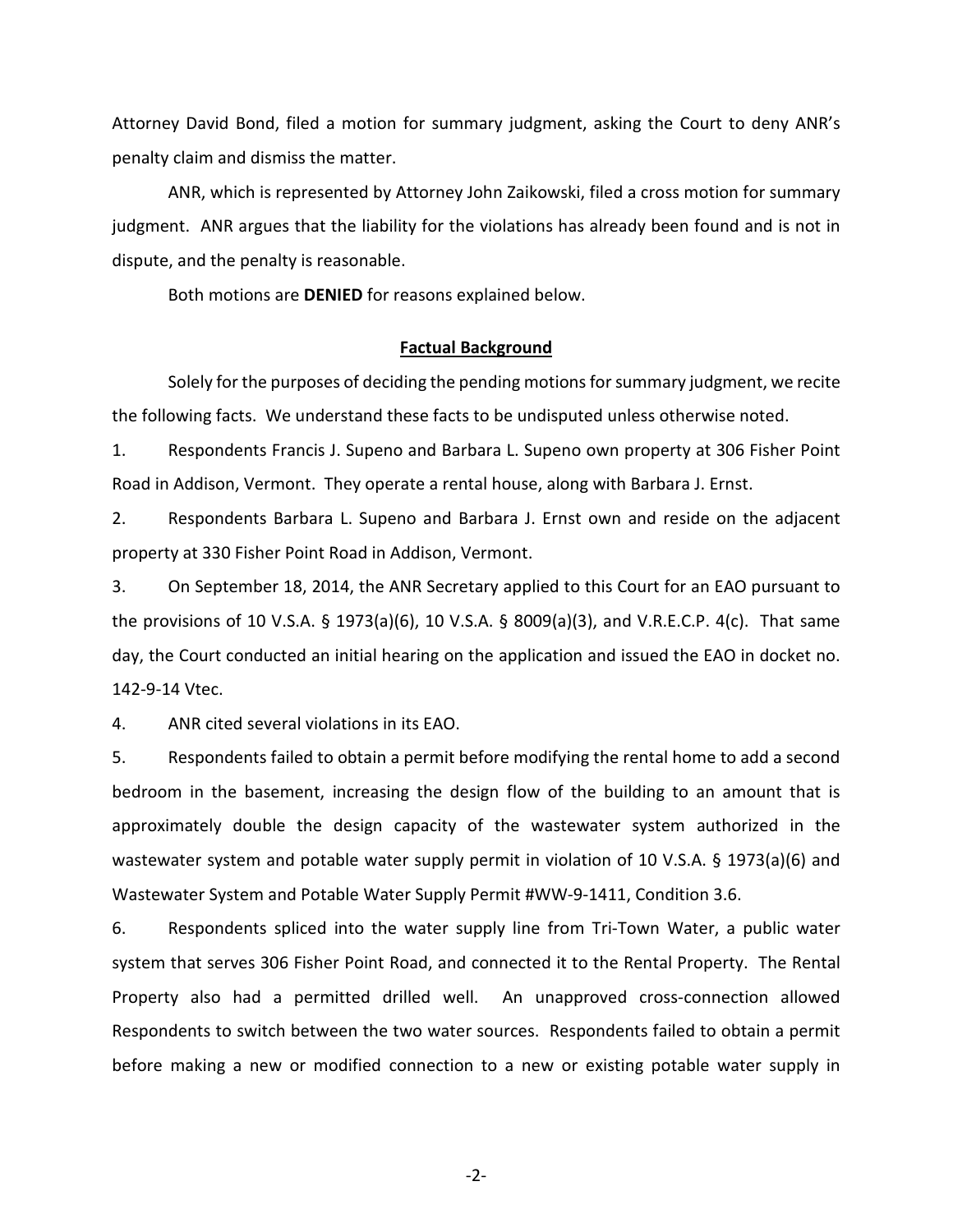violation of 10 V.S.A. § 1973(a)(7) and Wastewater System and Potable Water Supply Permit #WW-9-1411, Conditions 1.1, 1.2, and 2.1.

7. The interconnection subjected the public water system (Tri-Town) to unanticipated risks by introducing water from a different source, in which potentially polluted water could be drawn into the public water system. Unapproved cross-connections are prohibited by Water Supply Rule § 21-8.

8. Respondents timely requested a hearing on the EAO, which the Court held on September 25, 2014 pursuant to 10 V.S.A. § 8009(d) and V.R.E.C.P. 4(c)(3). Following the hearing, the Court modified the EAO to allow Respondents to seek a permit from ANR to connect the Rental Property with the public water supply.

9. Both the initial and final EAO contained the following language: "The [ANR] Secretary reserves the right to subsequently issue Administrative Orders, including penalties, pursuant to 10 V.S.A. § 8008 with respect to the violations described herein."

10. In signing the two emergency administrative orders, the Court found that the alleged violations took place. Respondents did not appeal that determination.

11. On June 25, 2015, ANR issued an AO for the same violations included in the EAO. No new violations were added. The AO assessed a \$29,325 penalty against the Respondents.

12. ANR served Respondents with the AO on August 3, 2015.

13. Respondents timely requested a hearing on the AO with this Court, and subsequently filed a motion for summary judgment.

14. ANR responded in opposition, and filed a cross motion for summary judgment.

#### **Discussion**

Summary judgment may only be granted when the moving party "shows that there is no genuine dispute as to any material fact and the movant is entitled to judgment as a matter of law." V.R.C.P. 56(a) (applicable here through V.R.E.C.P. 5(a)(2)). In reviewing a motion for summary judgment, the Court: 1) accepts as true any factual allegations made in opposition to the motion by the non-moving party, as long as they are supported by affidavits or other evidentiary material; and 2) gives the non-moving party the benefit of all reasonable doubts and

-3-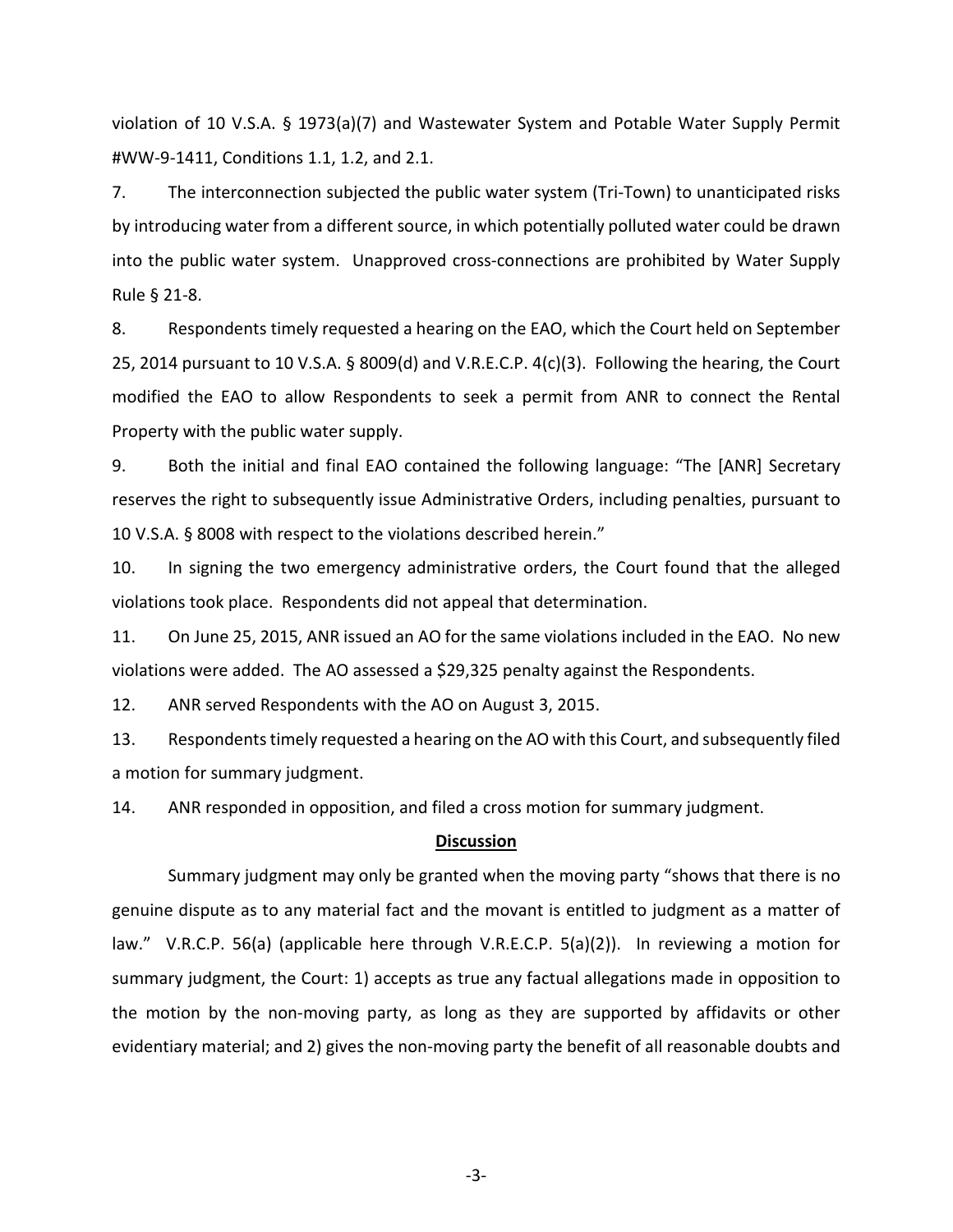inferences. Robertson v. Mylan Labs., Inc., 2004 VT 15, ¶ 15, 176 Vt. 356 (internal citation omitted).

This case is not appropriate for summary judgment. Although ANR offers possible grounds to find the \$29,325 penalty is reasonable, the Court finds it inappropriate at this stage to grant summary judgment because the parties dispute a material fact: how the penalty factors outlined in 10 V.S.A. § 8010 should be weighed. In addition, the Court rejects the Respondents' arguments that they should not be subjected to the AO based on res judicata and due process violations, and declines to address the reasonableness of the fines at this stage.

#### **I. Res Judicata**

Respondents contend the doctrine of res judicata prohibits ANR from assessing a penalty in an AO for violations that were addressed in an earlier EAO. While res judicata can bar subsequent administrative actions in certain circumstances, this is not one.

Under common law, "res judicata bars litigation of a claim or defense if there exists a final judgment in former litigation in which the parties, subject matter, and causes of action are identical, or substantially identical." Kellner v. Kellner, 2004, VT 1, ¶ 8, 176 Vt. 571 (mem.) (quotations and citations omitted). If the requirements are met, res judicata bars parties from relitigating claims that were previously litigated and those that could have been litigated in a prior action. Natural Res. Bd. Land Use Panel v. Dorr, 2015 VT 1, ¶ 10, 198 Vt. 226 (quoting Carlson v. Clark, 2009 VT 17, ¶ 13, 185 Vt. 324). The doctrine is applicable to both judicial and administrative decisions. Id. The purpose of res judicata, which is also referred to as claim preclusion, is to protect courts and parties from the burdens of relitigation. State v. Dann, 167 Vt. 119, 125 (1997).

On the surface, it appears this case meets the criteria to trigger res judicata. The parties are identical; the subject matter—configuration of the water supply and capacity of the wastewater system at the Respondents' Rental Property—is identical; and the EAO and AO spring from the same cause of action—violations of the state's water supply and wastewater laws that were observed by ANR in September 2014.

-4-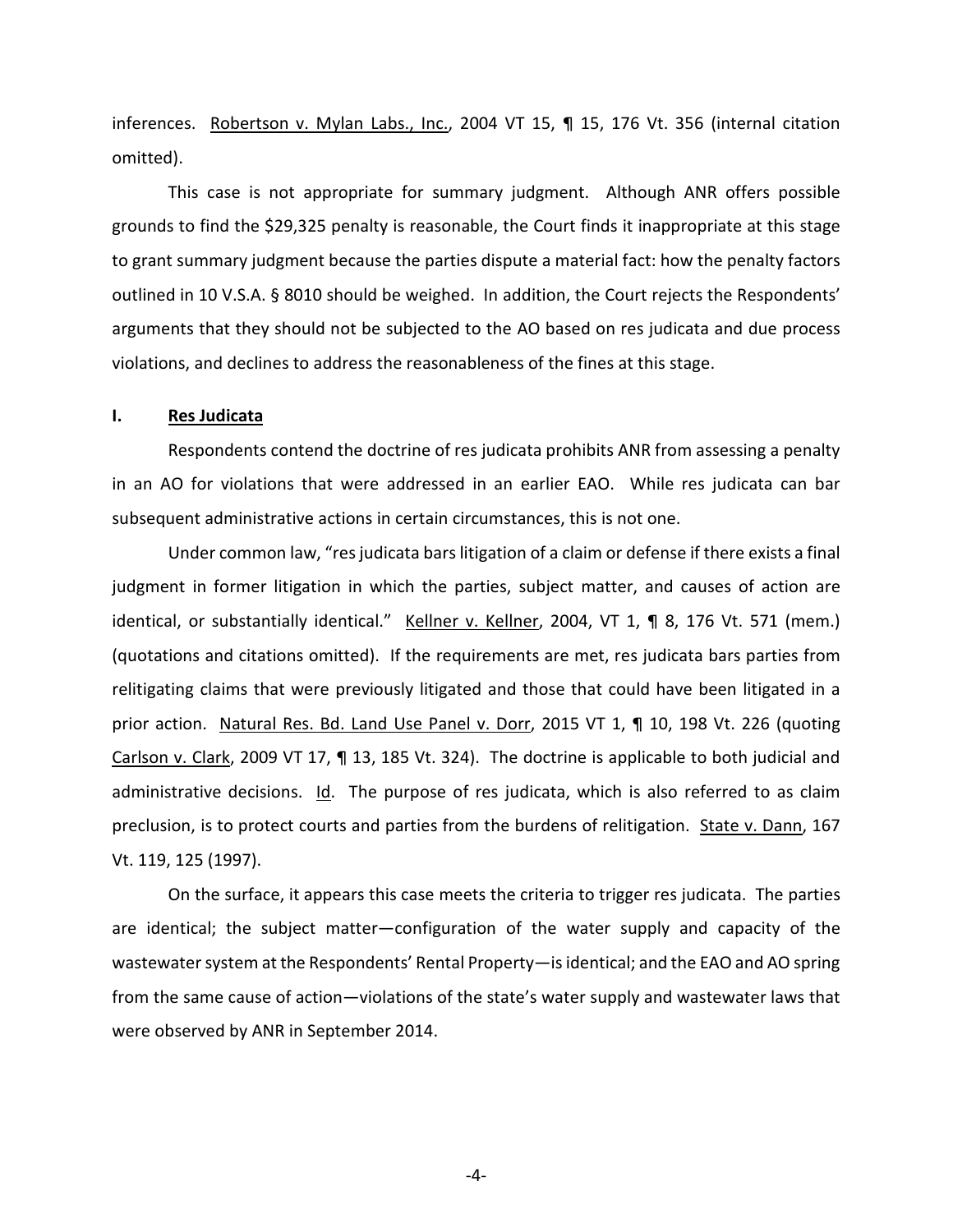The case fails, however, on the first test for res judicata. The EAO was not a final judgment in the action but the first phase of enforcement. Like every other EAO issued by ANR, the EAO issued to Respondents contains the following paragraph:

The Secretary retains the right to subsequently issue Administrative Orders, **including penalties**, pursuant to 10 V.S.A. § 8008 with respect to violations described therein.<sup>1</sup>

Sec'y, Vt. Agency of Natural Res. v. Supeno, No. 142-9-14 Vtec, slip op. at 2 (Vt. Super. Ct. Envtl. Div. Oct. 2, 2014) (Walsh, J.) (emphasis added). The language specifically reserves ANR's right to pursue penalties against Respondents. The language, along with the rest of the EAO, became a judicial order when the Court signed it. Despite their protests to the contrary, Respondents knew or should have known the EAO was only the first step in ANR's enforcement action related to the water and wastewater violations observed by ANR officials in September 2014. The Court finds three bases for this interpretation.

### *a. The Court expressly reserved ANR's right to maintain a second action.*

The Restatement (Second) of Judgments § 26 provides exceptions to the general rule of res judicata. The rule does not apply when "[t]he court in the first action has expressly reserved the plaintiff's right to maintain the second action." Restatement (Second) of Judgments § 26(b).<sup>2</sup> Where there are reasons to justify splitting a claim, res judicata should not apply; "rather the plaintiff should be left with an opportunity to litigate in a second action that part of the claim which he justifiably omitted from the first action." Id. cmt b.

Here, by signing the EAO, this Court adopted the reservation language and expressly reserved ANR's right to issue an Administrative Order against the Respondents based on the same subject matter and the same violations. The language also put Respondents on notice that ANR could initiate a second phase of enforcement. They should not have expected the EAO to constitute a valid and final judgment on their violations. Id. § 24 (the parties' expectations of whether the "transaction" out of which the action arose is part of a "convenient trial unit" is a

.

<sup>&</sup>lt;sup>1</sup> 10 V.S.A. § 8008 provides that ANR may issue Administrative Orders when the Secretary determines a violation exists, outlines the requirements that ANR must meet and what may be included.

<sup>&</sup>lt;sup>2</sup> The Vermont Supreme Court adopted the principles of res judicata as stated in the Restatement (Second) of Judgments in Faulkner v. Caledonia Cnty. Fair Ass'n, 2004 VT 123, ¶¶ 13–16, 178 Vt. 51.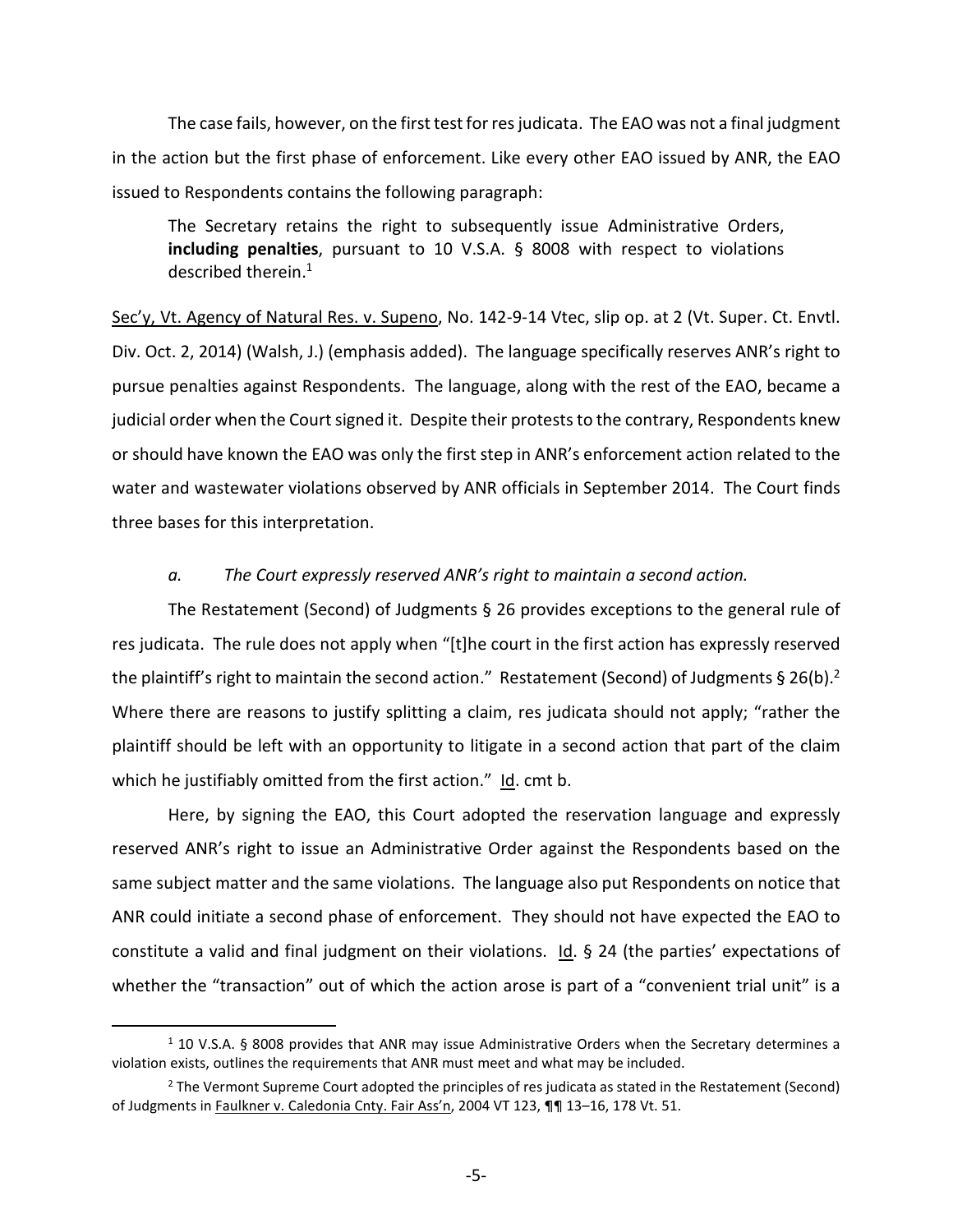factor in determining whether a valid and final judgment has been rendered.) Additionally, the Court had a justifiable reason to split the injunctive relief and penalty claims; that is, to allow ANR to expeditiously address a public or environmental danger in the EAO.

The Court therefore finds that the court-issued EAO signed on October 2, 2014 expressly reserved the right for ANR to split the enforcement action against the Respondents into two phases and res judicata does not apply.

### *b. State statutes are permissive: ANR may split the enforcement action.*

Emergency administrative orders are governed by 10 V.S.A. §§ 8009–10. Section 8009 describes the requirements for ANR to pursue an EAO and how the respondent may request a hearing before this Court.<sup>3</sup> The section does not mention penalties. Section 8010 says that an administrative penalty may be included in an administrative order issued or an emergency administrative order. While not expressly permitting ANR to split enforcement into two actions between an emergency administrative order and an administrative order, the statutes also do not prohibit it. Therefore, the Court finds that the statutory language governing ANR's emergency and administrative orders allows the agency to split the enforcement action into two phase.

## *c. ANR has a pattern of consistently splitting enforcement actions that require an emergency administrative order into two phases.*

We give weight to a state agency's consistent interpretation of a state statute intended to govern their activities. In re Verizon New England, Inc., 173 Vt. 327, 334–35 (2002) ("Absent a compelling indication of error, we will not disturb an agency's interpretation of statutes within its particular area of expertise.")

ANR has consistently interpreted 10 V.S.A. §§ 8009–10 as allowing the agency to issue an EAO to put a stop to the harmful or potentially harmful activity, and then to later issue a penalty based on those same violations in another order. See Sec'y, Vt. Agency of Natural Res. v.

1

<sup>&</sup>lt;sup>3</sup> 10 V.S.A. § 8009 lists the grounds for issuing an emergency administrative order, such as when a violation presents an immediate threat of substantial harm to the environment, or an immediate threat to the public health, and when an ongoing activity requires a permit.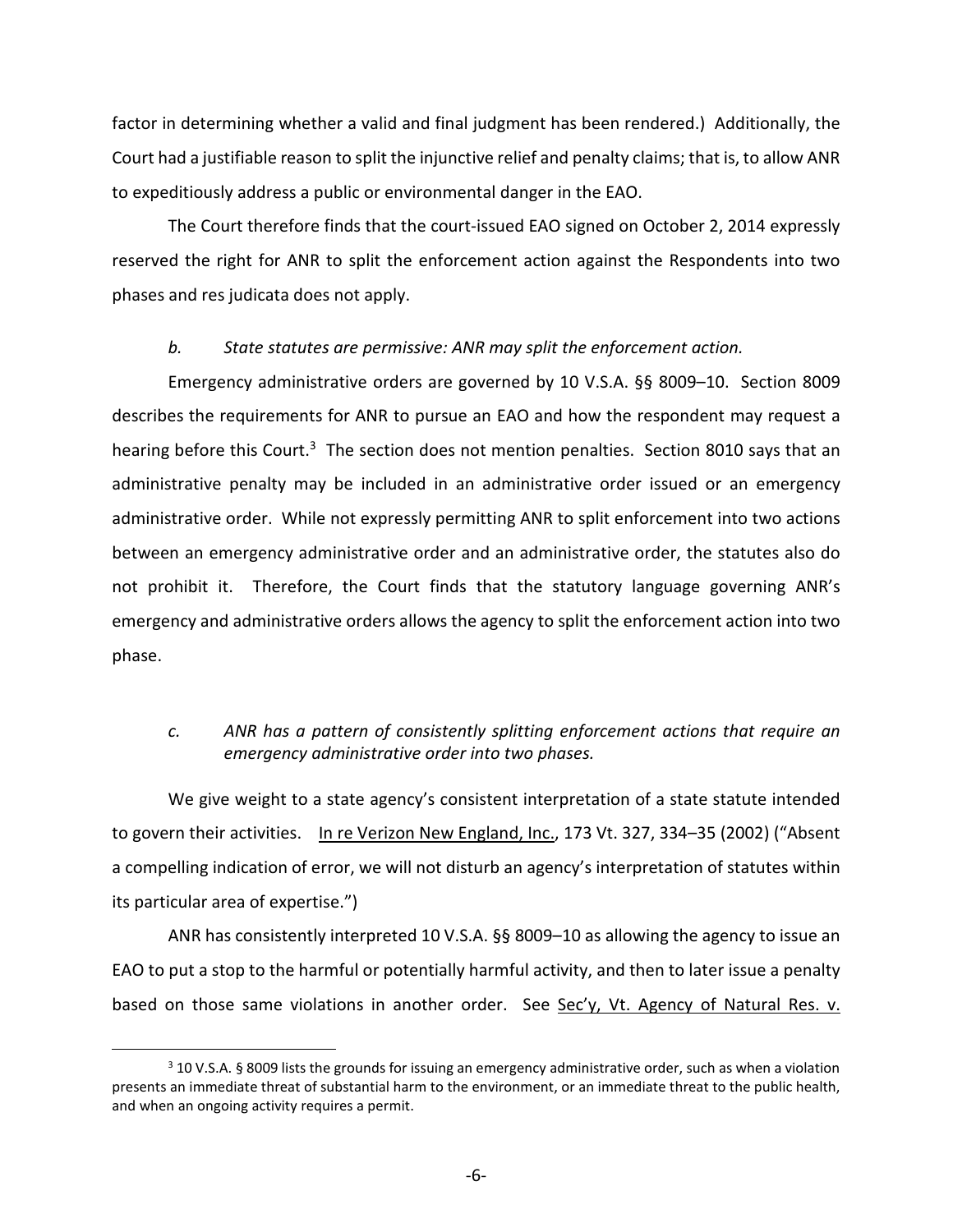Marcelino & Co., Inc., No. 219-10-08 Vtec (Vt. Envtl. Ct. Oct. 8, 2009) (Wright, J.) (upholding an EAO to require respondent to stabilize a road construction site) and Sec'y, Vt. Agency of Natural Res. v. Marcelino & Co., Inc., No. 62-4-10 Vtec (Sept. 12, 2012) (Durkin, J.) (upholding an assurance of discontinuance<sup>4</sup> (AOD) based on the same violations and fining respondent \$20,000); Sec'y, Vt. Agency of Natural Res. v. Malone, No. 129-8-10 Vtec (Vt. Super. Ct. Envtl. Div. Aug. 6, 2010) (Durkin, J.) (upholding an EAO to cease clearing, dredging and grading activities in a wetland) and Sec'y, Vt. Agency of Natural Res. v. Malone, No. 125-8-11 Vtec (Vt. Super. Ct. Envtl. Div. May 14, 2012) (Walsh, J.) (upholding an AOD based on the same violations and fining respondent \$6,000<sup>5</sup>); Sec'y, Vt. Agency of Natural Res. v. Mandich, No. 19-2-13 Vtec (Vt. Super. Ct. Envtl. Div. Feb. 15, 2013) (Walsh, J.) (upholding an EAO to cease use of a failing septic system at a meat processing plant) and Sec'y, Vt. Agency of Natural Res. v. Mandich, No. 22-2-14 Vtec (Vt. Super. Ct. Envtl. Div. Feb. 19, 2014) (Walsh, J.) (upholding an AOD based on the same violations and fining respondent \$10,749.)

In this case, ANR is following its consistent pattern of issuing an EAO first, and then seeking a penalty in a second order. We therefore find no compelling indication of an error with ANR's interpretation of the statutes, or in the agency's application of the statutes in its twophased enforcement action against the Respondents.

## *d. ANR has a compelling reason for splitting an enforcement action that requires an emergency administrative order.*

The Vermont Legislature gave ANR the ability to quickly enforce the state's environmental laws when

(1) a violation presents an immediate threat of substantial harm to the environment or an immediate threat to the public health; or

 $\overline{a}$ 

<sup>4</sup> Pursuant to 10 V.S.A. § 8007(a), the Secretary of Natural Resources may accept from a respondent an assurance of discontinuance (AOD) of a violation as an alternative to an administrative or judicial proceeding that takes the form of an administrative order. In an AOD, the respondent admits the violation and agrees to perform specific actions to rectify environmental problems. The AOD is akin to a settlement. Generally, the respondent receives a lesser penalty as a result of their cooperation, in acknowledgement that an AOD saves the ANR the time and expense of litigation. After receiving an emergency order, most respondents agree to an AOD.

<sup>&</sup>lt;sup>5</sup> Respondent was initially served an administrative order with a penalty of \$19,500. The parties were headed to trial before they signed the AOD with the lighter penalty.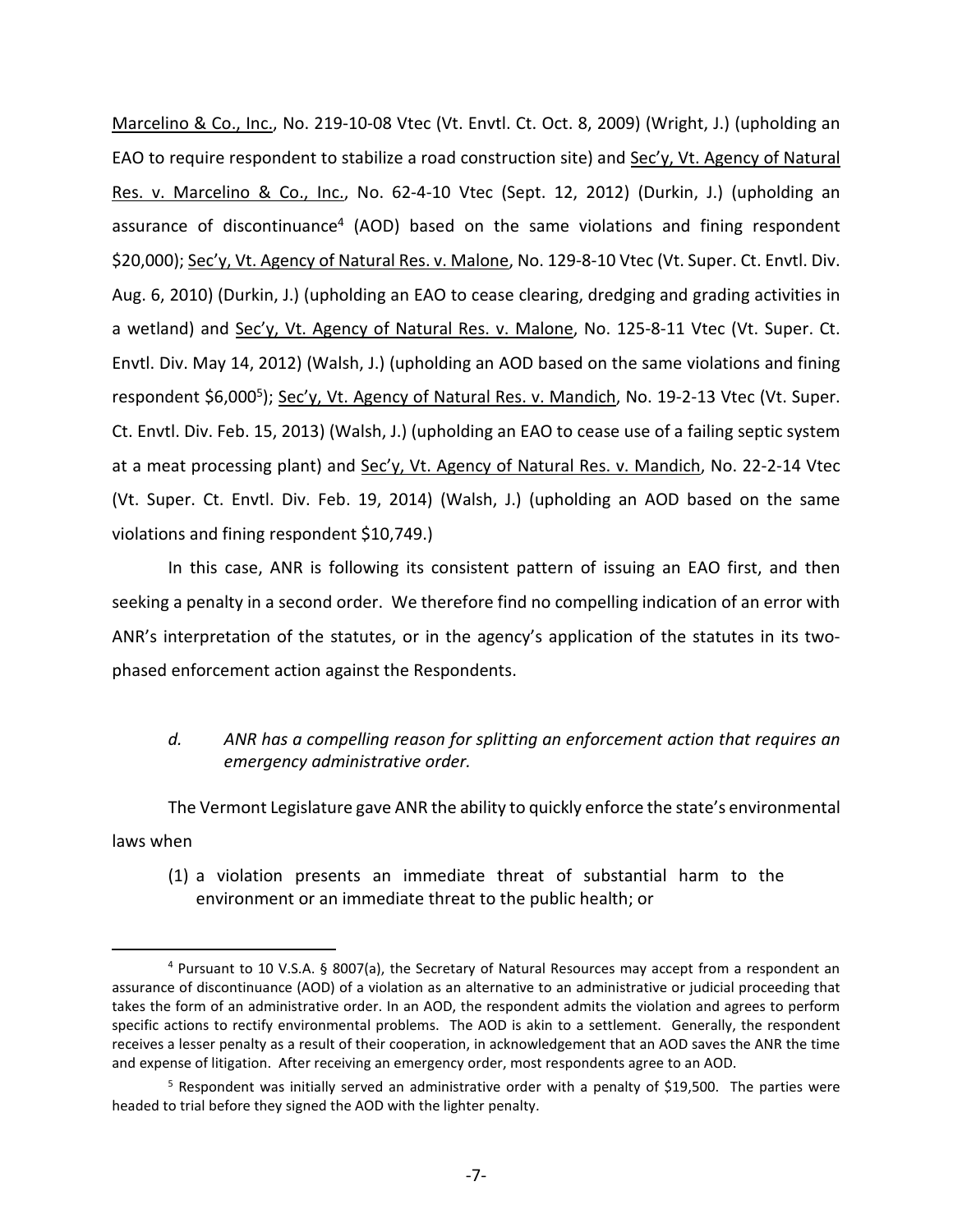- (2) an activity will or is likely to result in a violation which presents an immediate threat of substantial harm to the environment or an immediate threat to the public health; or
- (3) an activity requiring a permit has been commenced and is continuing without a permit.

10 V.S.A. § 8009(a)(1)–(3). The Legislature expedited the normal enforcement process by giving the respondent only five days after receiving the order to request a hearing (as opposed to 15 days upon receipt of an administrative order), and requiring this Court to hold a hearing "at the earliest possible time and [which] shall take precedence over all other hearings." Id. at (d). Additionally, unlike an administrative order, an emergency administrative order is not stayed when a respondent requests a hearing.  $Id$ . The order remains in place even if the respondent appeals it to the Supreme Court.  $Id.$  at (f). It also remains in place if this Court dissolves the emergency administrative order and ANR chooses to appeal that ruling to the Supreme Court. Id.

In an EAO, time is clearly of the essence for the protection of people and natural resources. We decline to throw a wrench in the streamlined process by requiring ANR to calculate penalties against respondents because officials should rightly be focused on immediately stopping the harm. They also may not yet know the extent of the violations.

For these public policy reasons, we find that ANR has a compelling reason to bifurcate its enforcement actions when an emergency administrative order is issued, and we therefore support ANR's interpretation of the statutes. Cf. Faulkner v. Caledonia Cnty. Fair Ass'n, 2004 VT 123, ¶ 13–16, 178 Vt. 51 (quoting Federated Dep't Stores, Inc. v. Moitie, 452 U.S.394, 401-02 (1981)).

## **II. Due Process**

The Respondents claim both procedural and substantive due process violations of their rights. They first claim they were "blindsided" by the AO and its sizable penalty; they were not informed of the applicable appeal procedures; and past penalties issued by ANR did not serve as a fair warning of their liability. Putting aside the inherent contradiction in their arguments, the Respondents' procedural claims are without merit. As previously described, the eight-page EAO

-8-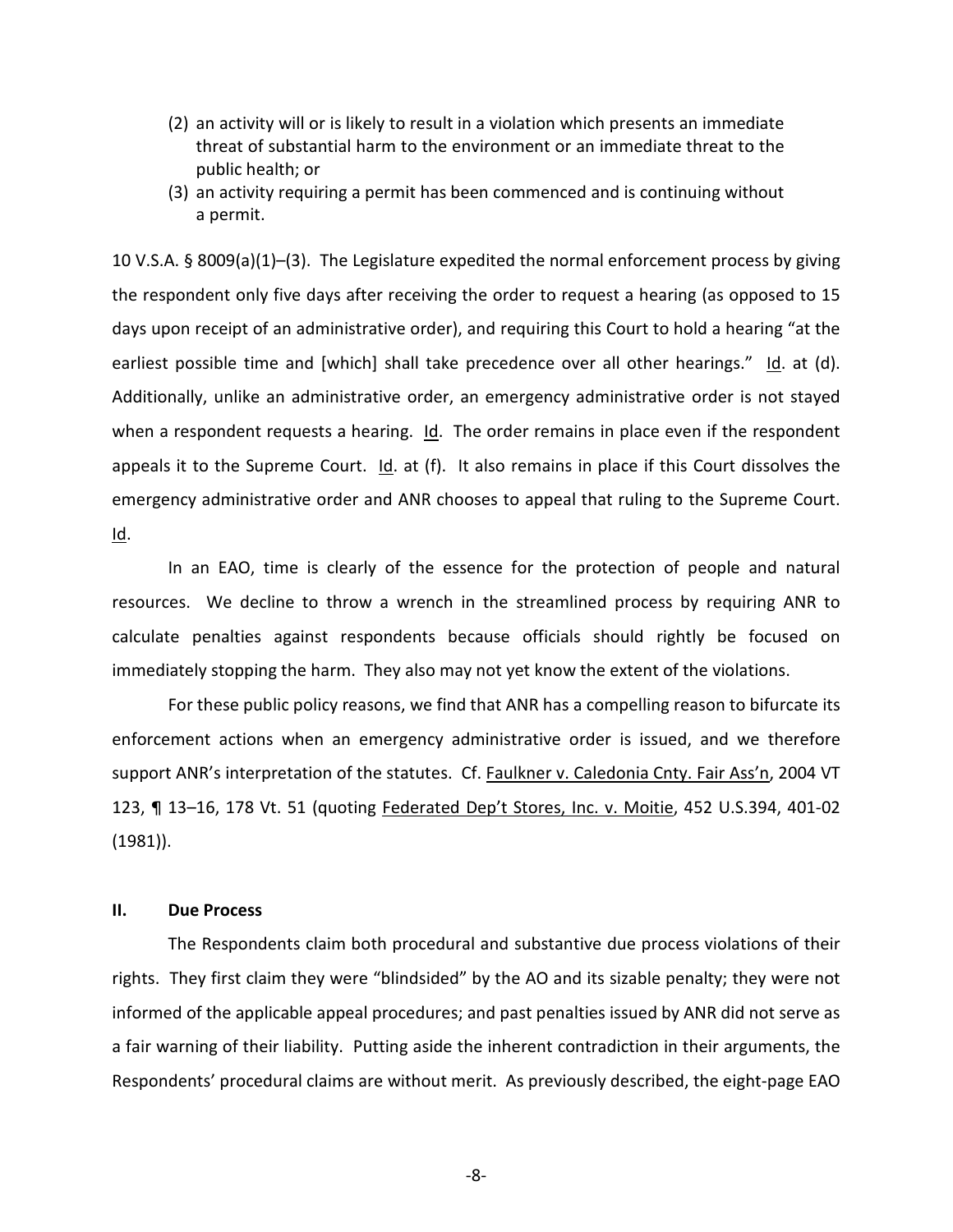contains a paragraph—as all of ANR's emergency administrative orders do—that expressly retained the right for ANR to issue an administrative order with penalties based on the violations described therein. While the EAO did not expressly state that it could be appealed to the Supreme Court, that is a well-trod path by both lawyers and self-represented parties. It should not require an explicit how-to guide. Furthermore, respondents are currently availing themselves of the opportunity to appeal the AO and the \$29,325 penalty.

Next, the Respondents substantive due process claim appears to be that ANR officials have "unbounded discretion" to set penalties. That is not true. ANR is bound both by 10 V.S.A. § 8010 and their own rules, called the Environmental Administrative Penalty Rules. The state statute caps penalties at \$170,000 and lists factors the Secretary must consider in determining the amount to assess. The agency's rules set specific guidelines for officials to follow in assessing the penalties they impose. See Natural Res. Bd. v. Stratton Corp., No. 106-7-14 Vtec, slip op. at 6–10 (Vt. Super. Ct. Envtl. Div. Nov. 17, 2016) (Walsh, J.). Respondents due process claims are without merit.

#### **III. Excessive Fines**

Respondents argue that the fine imposed in the AO is excessive and violates their rights under the Eighth Amendment of the U.S. Constitution. Specifically, Respondents contend that the penalty they were assessed is twice as much as any other penalty ANR has imposed for septic permit violations. ANR counters that the penalty is reasonable.

The U.S. Supreme Court has "never decided whether the . . . Eighth Amendment's prohibition of excessive fines applies to the States through the Due Process Clause." McDonald v. City of Chicago, 561 U.S. 742, 765 n. 13 (2010). Respondents make no argument as to why the Eighth Amendment would apply in this case. Additionally, their claim does not address the fact that the penalty includes an assessment for the violation related to the unapproved crossconnection between the public water supply and the Rental Property's well, not just the septic permit violations.

The Court will address the reasonableness of the penalty imposed against the Respondents pursuant to 10 V.S.A. § 8010 at trial.

-9-